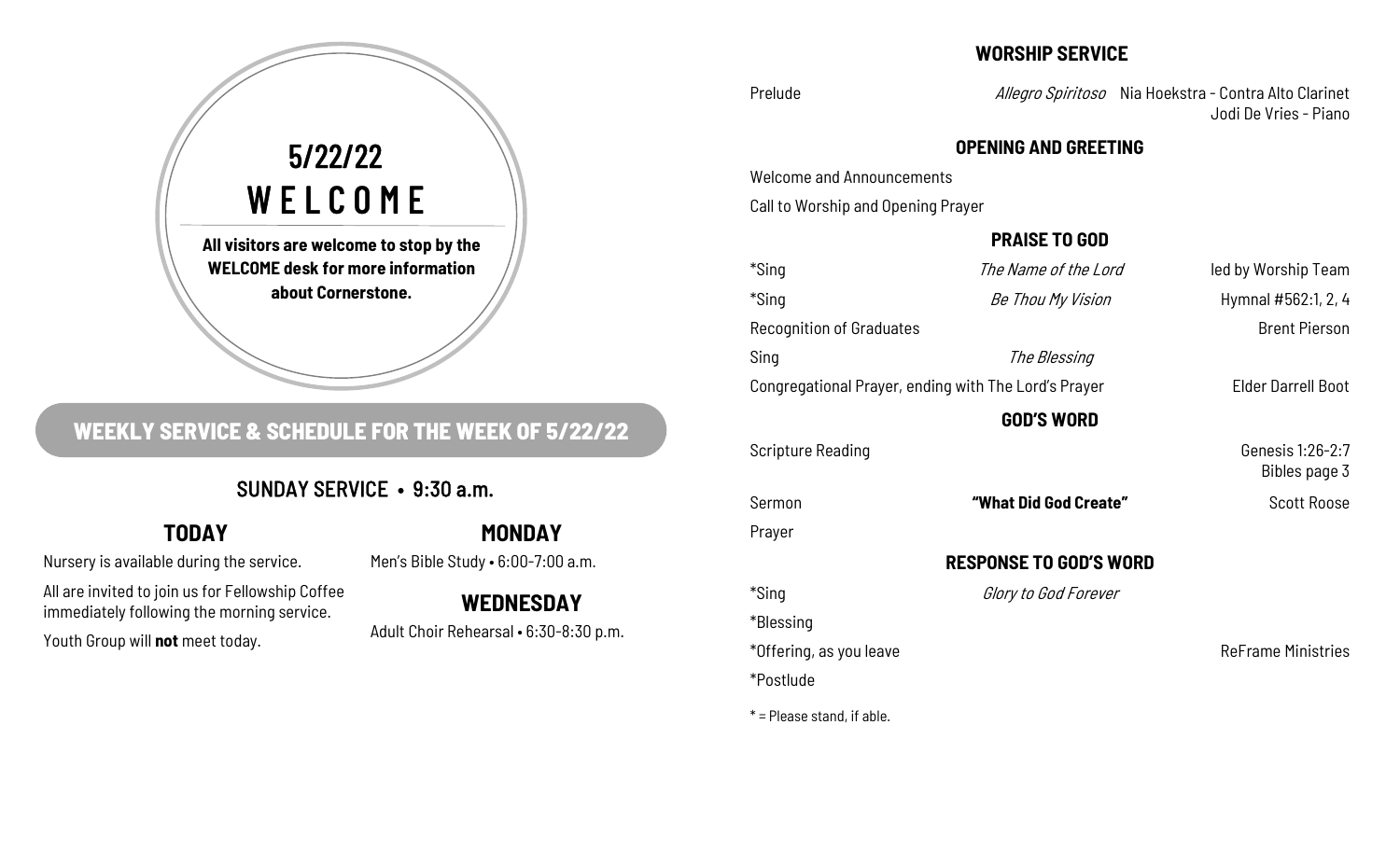# **May 22, 2022 News and Announcements**



BUILDING COURAGEOUS, AUTHENTIC CHRIST FOLLOWERS.

**OFFERINGS: May 29: Ministry Shares** 

- **NURSERY**: Today: Regina Vaverka, Taylor Vande Voort May 29: April Nieuwsma, Emily Boender, Liam Nieuwsma
- **DOOR GREETERS**: Today: Les & Carla Nieuwsma, Jacob & Regina Vaverka May 29: Phil & Vicky Slings, Matt & Lisa Vos

**FELLOWSHIP COFFEE:** C = 3-4 Dozen Cookies; J = 1 gal. Juice; S = Serve

Today: Stephanie Roose - C; Lois Slings - C,J,S; Carol Ver Woert - C,J,S; Lola Spoelstra - C,S May 29: Barb Gosselink - C,J,S; Allison Van Wyngarden - C,J; Sharon Walker - C,S

**TODAY**: We welcome Scott Roose who will be preaching today.

**NEXT SUNDAY**: Rev. Will Verhoef will be preaching at our worship service next Sunday.

**OUR CHURCH FAMILY:** We wish a happy birthday to Tom De Vries who will celebrate his 95th birthday on May 26 and pray for God's continued blessings!

We express our congratulations and best wishes to the young people of our congregation who are graduating this year. May the Lord richly bless each of you as you continue your education or pursue your vocation. They are:

Eighth Grade: Ciera Roose, Carmen Walker

 High School: Nia Hoekstra, Mallory Pfalzgraf, Carter Vos, Riley Zylstra Dordt University: Grace Bokhoven



**MONDAY MORNING MEN'S BIBLE STUDY**: Mondays, 6:00-7:00 a.m. we have a weekly Bible study here at Cornerstone. Join us as we go through the Belgic Confession. This week we'll go through Articles 22 and 23 on Justification and Faith. If you have any questions, talk to Steven Talsma or Dave Stevenson.

**ADULT CHOIR** is scheduled to sing a program on June 1 at The Cottages (6:30 p.m.) and Fair Haven East (7:15 p.m.). If you reside at either location (or nearby), please join us!

**MUSICAL FATHERS / CHILDREN**: If you would like to share your musical talent in worship on Father's Day, June 19, please contact Barbara Boertje DeVries - worship@cornerstonepella.org.

**FRUIT OF THE SOIL**: I'm not sure what this program will look like this year but there will be rhubarb today at the east entry. Contact Robert Rus with comments or questions.

**YOUTH GROUP CHILDCARE FUNDRAISER:** The youth group will be doing childcare June 3rd and 4th so parents can have some time away from their children and know that they will be well cared for. Two times are being offered for your convenience, and if you so desire you can use both. There is no age limit. If you feel your kids need some supervision, they are welcome. We are doing this as a fundraiser for different